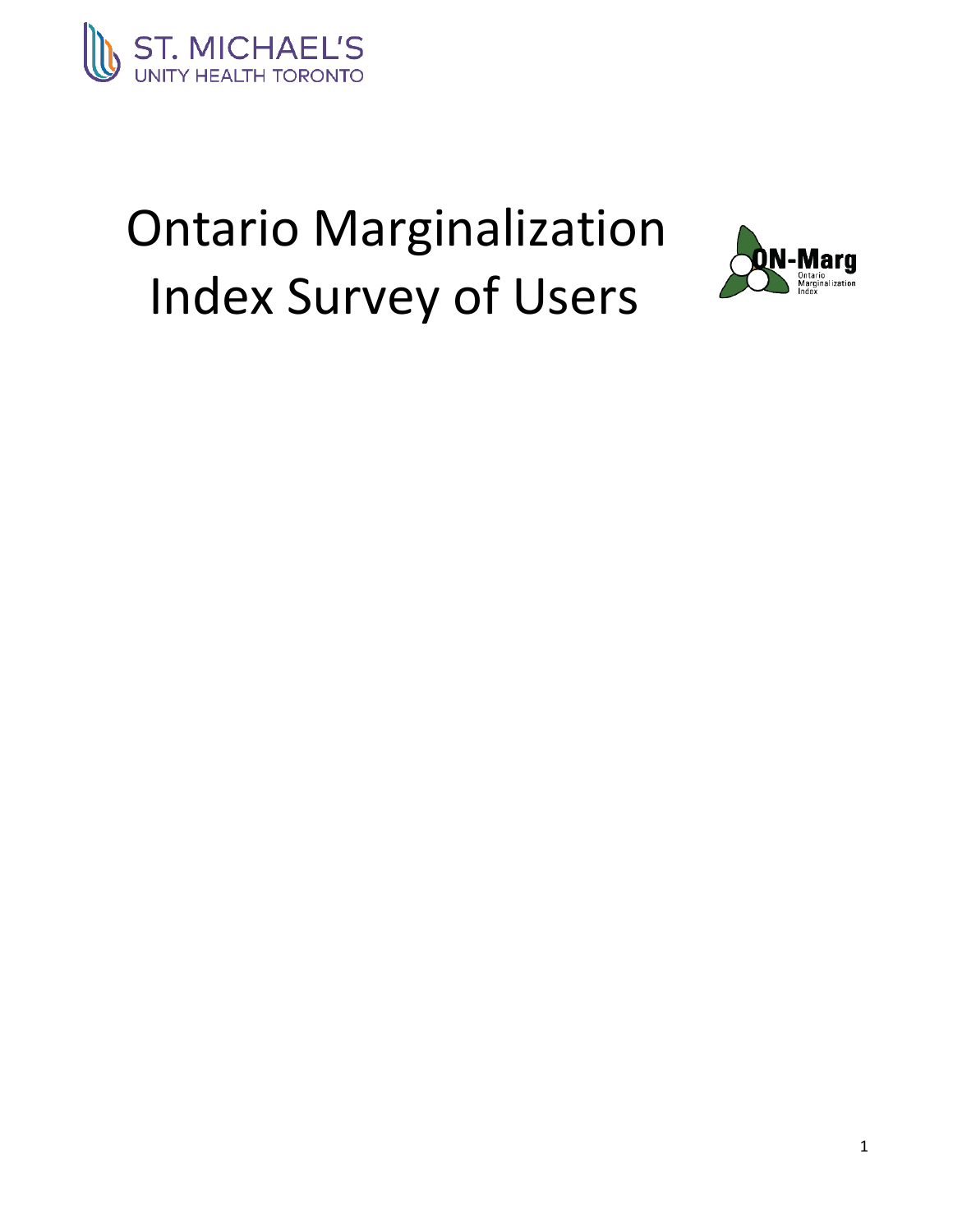# **Publication information**

The Ontario Marginalization Index survey was created by researchers at MAP Centre for Urban Solutions at St. Michael's Hospital.

### **How to cite this document:**

Matheson, FI; Tynan, A-M; DiMartella-Orsi, J.. Ontario Marginalization Index Survey of Users. St. Michael's Hospital, Toronto, Ontario; 2022

### Authors

Flora I. Matheson, PhD Research Scientist MAP Centre for Urban Health Solutions St. Michael's Hospital

Anne-Marie Tynan, MA Research Program Manager MAP Centre for Urban Health Solutions St. Michael's Hospital

Julia DiMartella-Orsi, MSA Master of Spatial Analysis Practicum Student Graduate Department of Geography Ryerson University, Toronto

### Acknowledgements

Thanks to Ontario Health Toronto and the Association of Public Health Epidemiologists of Ontario for their assistance in circulating the survey.

# **Contact**

For more information about the Ontario Marginalization Index, please contact HealthProfiles@smh.ca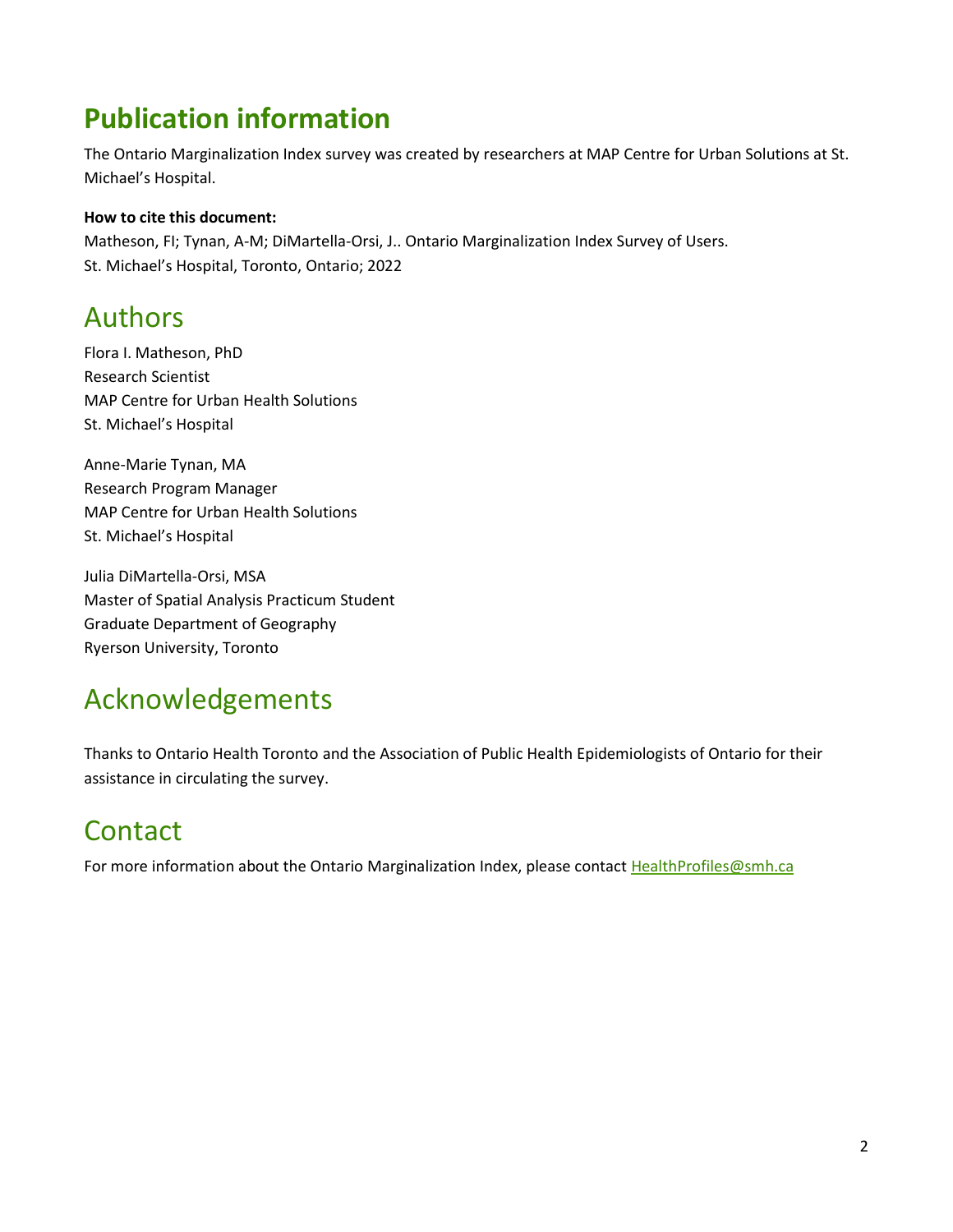### **Background**

The Ontario Marginalization Index (ON-Marg) is widely used to examine relationships between area based marginalization and health inequalities<sup>1-4</sup>. ON-Marg was originally developed as a provincial-specific version of the Canadian Marginalization Index<sup>5</sup>, a national census-based, geographically derived index of social and economic marginalization. Since its creation in 2006, ON-Marg has been used extensively across Ontario in government, health care and public health organizations for research on health disparities, advocacy work, population health assessment and surveillance, and public health program planning and resource allocation.<sup>6-8</sup> The index includes measures of four dimensions of marginalization: residential instability, material deprivation, ethnic concentration, and dependency.

### **Methods**

In 2019, MAP Centre for Urban Health Solutions at St. Michael's Hospital, Unity Health Toronto, with input from Public Health Ontario, developed a survey to send to users of the Ontario Marginalization (ON-Marg) Index. We wanted to better understand who used the Index and reasons for use. The survey link was sent to a broad group of agencies such as the Association of Public Health Epidemiologists of Ontario and Ontario Health Toronto (formerly Toronto Central LHIN) as well as to academic partners and community agencies. In total, we sent the survey out to 12 agencies and specific users and asked that it be forwarded as appropriate. In addition, the survey was sent to the Ontario Community Health Profiles Partnership (OCHPP) subscriber list.

#### **Findings**



Thirty-four people completed the survey. Survey respondents represented 4 sectors. The majority were located in hospitals (32%), public health units (26%), and academic institutions (21%).

*Figure 1. Sectors represented among study participants (n=34).*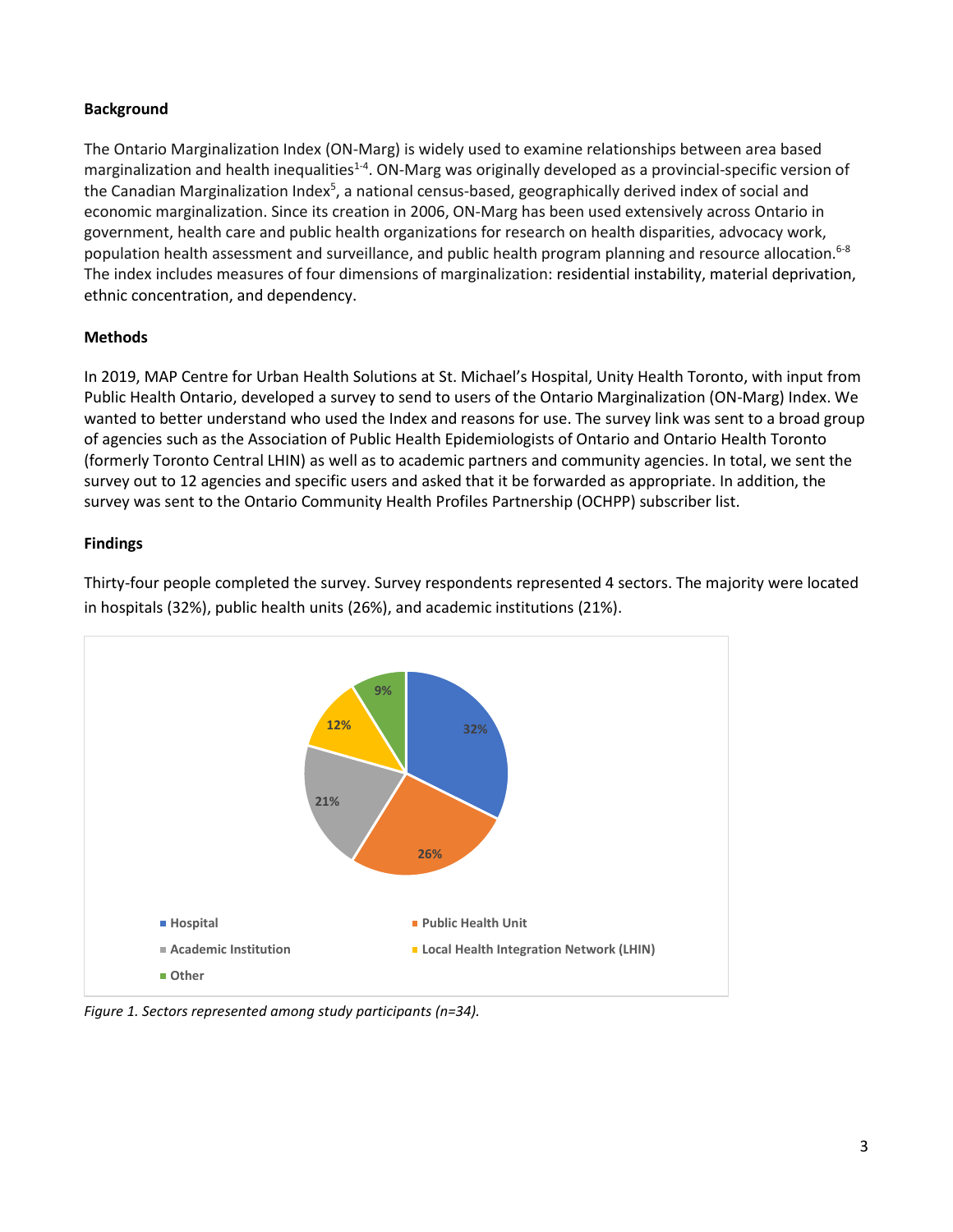

Respondents reported their role within their organizations (n=34). Most were epidemiologists/analysts (47%) and scientists/professors (26%).

*Figure 2. Organizational role of study participants (n=34).*

Sixty-eight percent of the sample reported being an ON-Marg user. Of 24 responders, 92% of participants reported using ON-Marg 2016, 75% used ON-Marg 2011, 54% used ON-Marg 2006, and 29% used ON-Marg 2001.



*Figure 3. Proportion of participants reporting use of each version of the Ontario Marginalization Index (n=24)*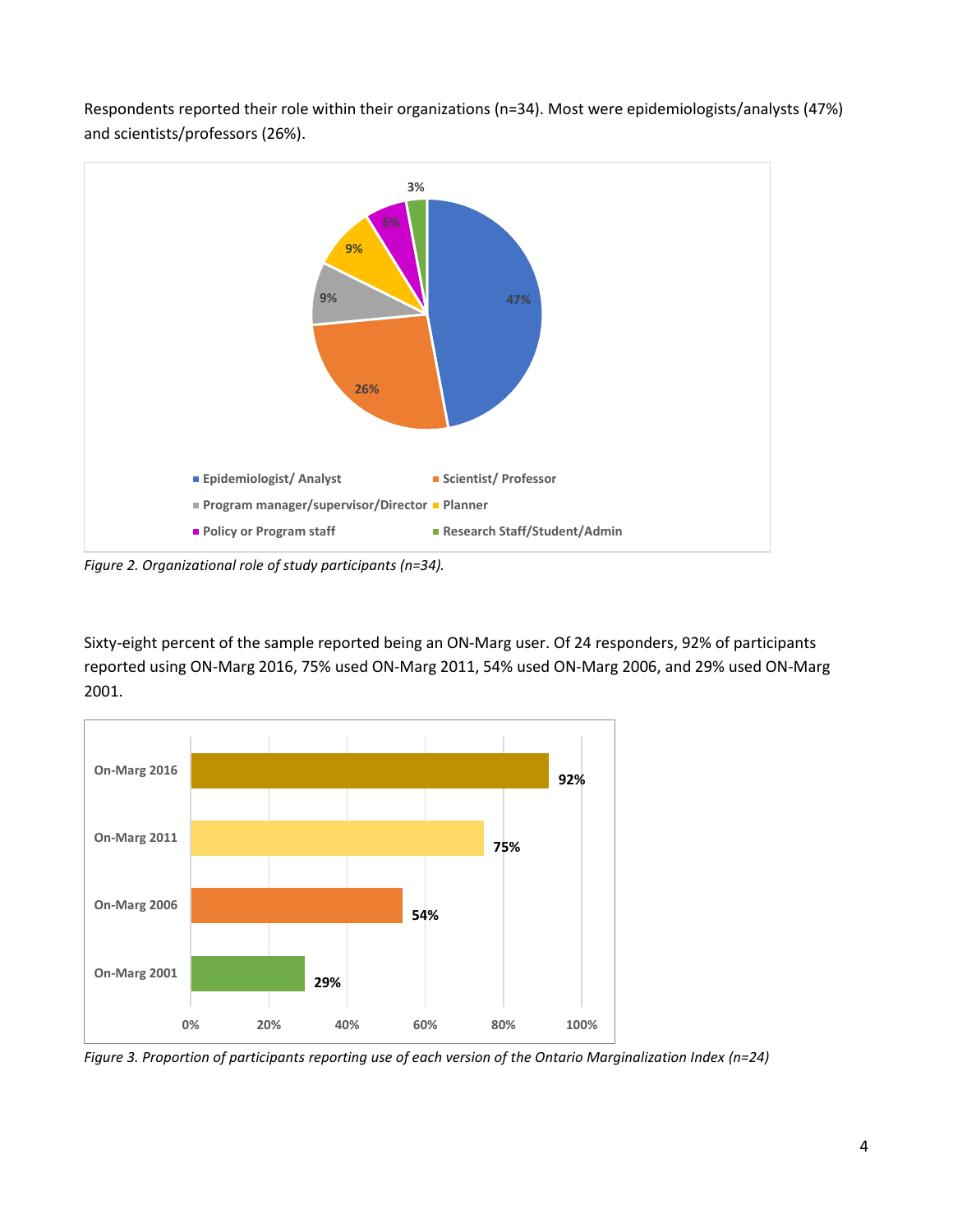The most commonly used geographic unit (n=25) was Dissemination Area following by Census Subdivision (8%).



*Figure 4. Level of geographic units used for Ontario Marginalization study participants (n=25).*

Twenty-five participants responded to a question about how they used ON-Marg. The two most common responses were monitoring inequities (surveillance) and planning and needs assessment, followed by academic research, advocacy and resource allocation. We received two responses in the "other" category which indicated that ON-Marg was being used to populate a public-facing dashboard maintained by Nipissing-Parry Sound Health Unit and for population analysis by some newly established Ontario Health Teams.



*Figure 5. Reasons Respondents used the Ontario Marginalization Index (n=25).*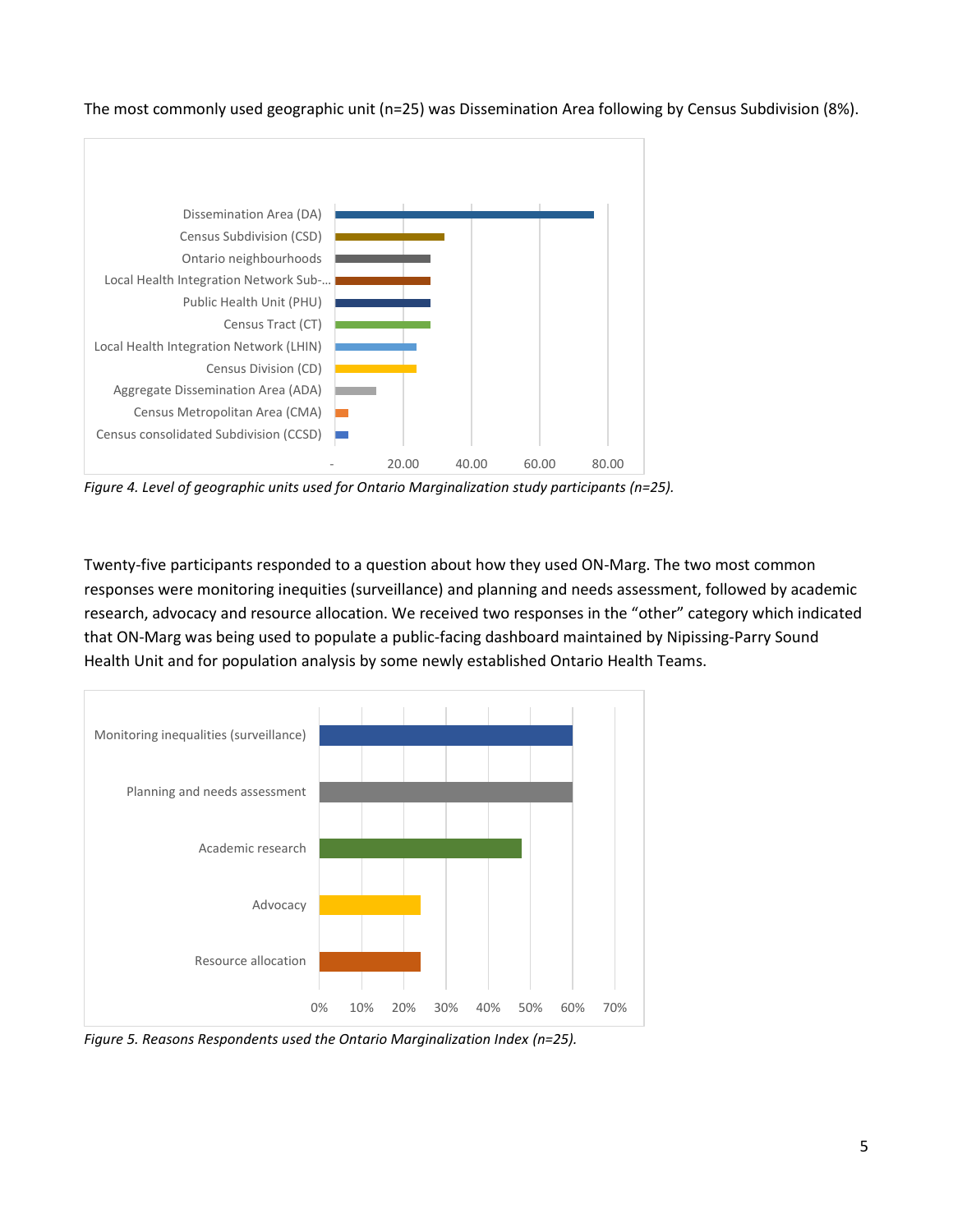In an open-ended question we asked what could be done to improve ON-Marg. We received 9 responses as noted in Table 1 below.

*Table 1. Improving the Ontario Marginalization Index*

- I think ON-Marg will be more useful if it can cover all Ontario.
- Examples on how the information can be best communicated in lay language, given its relatively complex definition. Summarizing patterns & trends within the province in lay language, within a short summary or other communication format.
- deliver a presentation on ON-MARG (e.g., including how constructs were developed, data caveats, appropriate/inappropriate usage) for example through rounds or lunch & learn
- Publicize its existence and uses
- Honestly, the only thing I'd change is the length of the variable names!!
- I can't think of anything right now, but it's been several months since I used ON-Marg
- Case Studies, Using ON-MARG for "Priority Populations", Ranking geography over time
- Customize the index for the City of Toronto, which has a large heterogeneous population. In Toronto, using "visible minority" as a proxy for marginalization when 52% of the pop is "visible minority", makes no sense.
- $\bullet$  It's great the way it is.